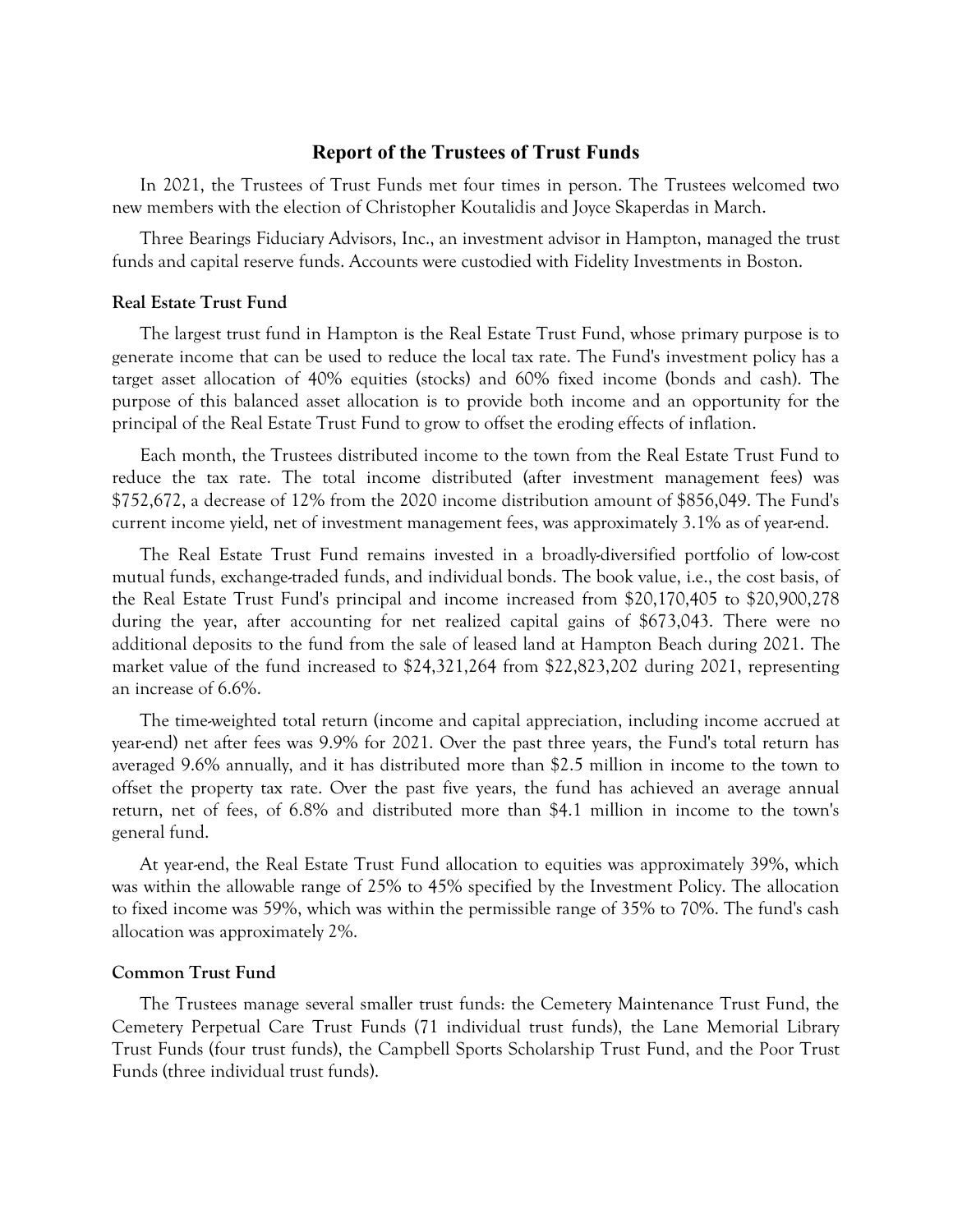The smaller trust funds are invested in a common trust fund account at Fidelity Investments. Sub-accounting for each of the trust funds was maintained by the investment advisor and reported to the Trustees at each meeting. The common trust fund's market value at year-end was \$734,272, and the total return, net after management fees, was 7.2%. The fund generated \$16,573 of distributable income (net of fees) during the year, representing an income yield of 2.3%

The Cemetery Maintenance Trust Fund earned an income of \$15,329, which is distributed to the town for cemetery maintenance. The town added \$56,400 to this Fund from cemetery lot sales in 2021. In January 2021, the town withdrew \$18,213 from this Fund, representing the income earned during 2020, to offset cemetery maintenance expenses. The principal and income balance in the Cemetery Maintenance Trust Fund at the end of 2021 was \$586,148.

Half of the income from the Campbell Sports Scholarship Trust Fund (\$110) was added to the principal of the Fund, per the provisions of the trust document. The other half was distributed to the Recreation and Parks Department. The principal and income balance in the Campbell Sports Scholarship Trust Fund at the end of 2021 was \$7,706.

The four library trusts earned an income of \$328.

### Common Capital Reserve Fund

The Trustees manage several capital reserve funds and expendable trust funds. These funds are invested in a common capital reserve fund account at Fidelity Investments. Sub-accounting for each of the capital reserve funds and expendable trusts was maintained by the investment advisor and reported to the Trustees at each meeting.

The common capital reserve funds and expendable trust funds are conservatively invested in US government securities, US government-backed agency bonds, investment-grade bonds, and up to 20% in high-quality equities.

The market value of the common capital reserve fund at year-end was \$3,654,758. The fund's total return for 2021, net after fees, was 2.9%.

The Hampton School District did not add any funds to the Special Education Expendable Trust Fund in 2021. There were no withdrawals from the Special Education Trust Fund during the year. The principal and income balance in the Hampton Special Education Fund at the end of 2021 was \$171,529.

There were no deposits into, or disbursements from, the Management Information Systems Expendable Trust Fund. This fund's principal and income balance at year-end was \$34,089.

The Town Roads Capital Reserve Fund received a deposit of \$300,000. A total of \$137,171 was withdrawn from the Fund for road improvements. The ending principal  $\&$  income balance was \$2,244,000.

A deposit of \$79,544 was made to the town's Compensated Leave Trust Fund. The principal and income balance of this Fund at the end of 2021 was \$772,683. There were no disbursements from this Fund during the year.